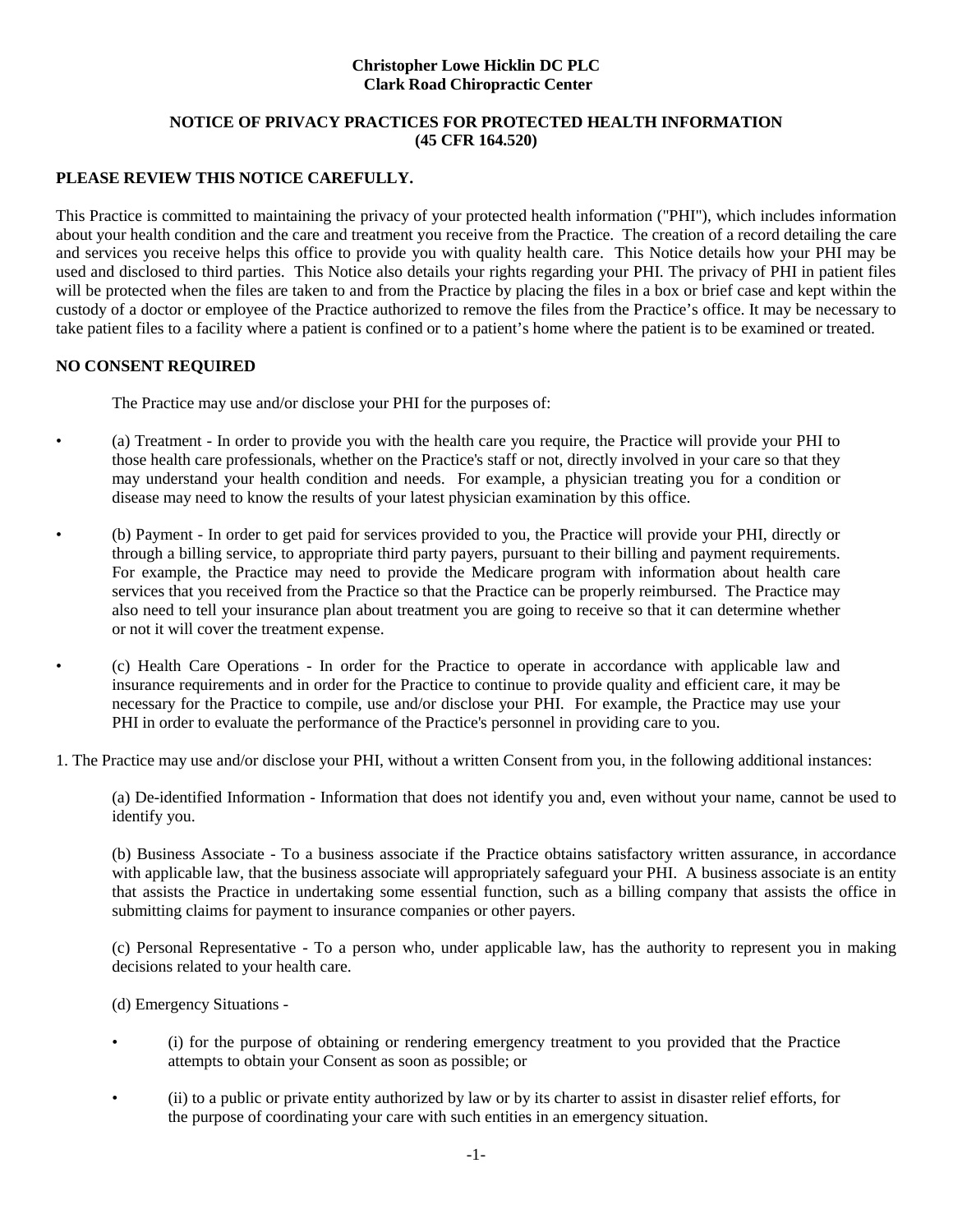(e) Communication Barriers - If, due to substantial communication barriers or inability to communicate, the Practice has been unable to obtain your Consent and the Practice determines, in the exercise of its professional judgment, that your Consent to receive treatment is clearly inferred from the circumstances.

(f) Public Health Activities - Such activities include, for example, information collected by a public health authority, as authorized by law, to prevent or control disease and that does not identify you and, even without your name, cannot be used to identify you.

(g) Abuse, Neglect or Domestic Violence - To a government authority if the Practice is required by law to make such disclosure. If the Practice is authorized by law to make such a disclosure, it will do so if it believes that the disclosure is necessary to prevent serious harm.

(h) Health Oversight Activities - Such activities, which must be required by law, involve government agencies and may include, for example, criminal investigations, disciplinary actions, or general oversight activities relating to the community's health care system.

(i) Judicial and Administrative Proceeding - For example, the Practice may be required to disclose your PHI in response to a court order or a lawfully issued subpoena.

(j) Law Enforcement Purposes - In certain instances, your PHI may have to be disclosed to a law enforcement official. For example, your PHI may be the subject of a grand jury subpoena. Or, the Practice may disclose your PHI if the Practice believes that your death was the result of criminal conduct.

(k) Coroner or Medical Examiner - The Practice may disclose your PHI to a coroner or medical examiner for the purpose of identifying you or determining your cause of death.

(l) Organ, Eye or Tissue Donation - If you are an organ donor, the Practice may disclose your PHI to the entity to whom you have agreed to donate your organs.

(m) Research - If the Practice is involved in research activities, your PHI may be used, but such use is subject to numerous governmental requirements intended to protect the privacy of your PHI and that does not identify you and, even without your name, cannot be used to identify you.

(n) Avert a Threat to Health or Safety - The Practice may disclose your PHI if it believes that such disclosure is necessary to prevent or lessen a serious and imminent threat to the health or safety of a person or the public and the disclosure is to an individual who is reasonably able to prevent or lessen the threat.

(o) Workers' Compensation - If you are involved in a Workers' Compensation claim, the Practice may be required to disclose your PHI to an individual or entity that is part of the Workers' Compensation system.

(p) Disclosure of immunizations to schools required for admission upon your informal agreement.

#### **APPOINTMENT REMINDER**

The Practice may, from time to time, contact you to provide appointment reminders or information about treatment alternatives or other health-related benefits and services that may be of interest to you. The following appointment reminders are used by the Practice: a) a postcard mailed to you at the address provided by you; and b) telephoning your home and leaving a message on your answering machine or with the individual answering the phone: or, c) sending you an email or test message.

#### **DIRECTORY/SIGN-IN LOG**

The Practice maintains a directory of and sign-in log for individuals seeking care and treatment in the office. Directory and sign-in log are located in a position where staff can readily see who is seeking care in the office, as well as the individual's location within the Practice's office suite. This information may be seen by, and is accessible to, others who are seeking care or services in the Practice's offices.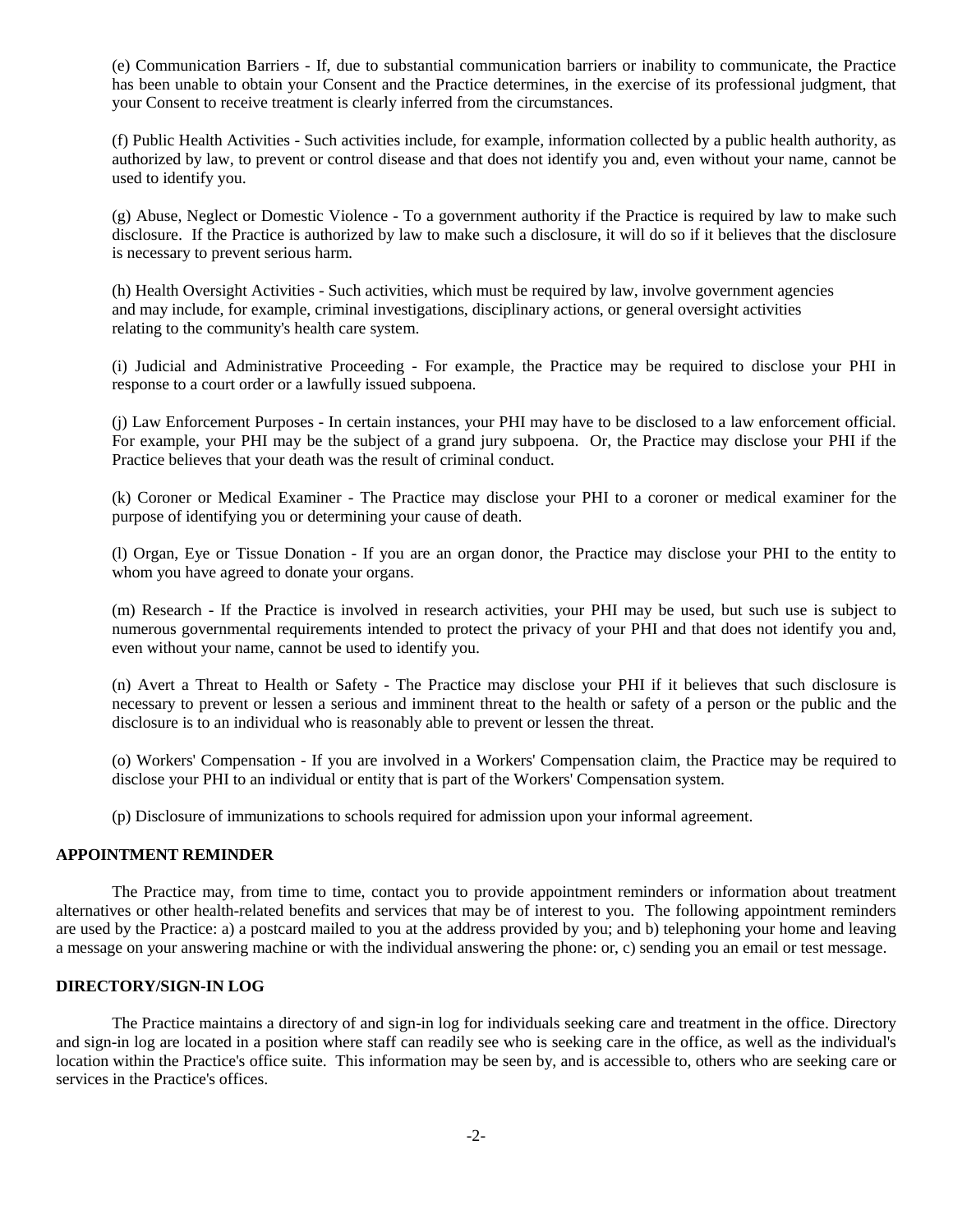# **FAMILY/FRIENDS**

The Practice may disclose to your family member, other relative, a close personal friend, or any other person identified by you, your PHI directly relevant to such person's involvement with your care or the payment for your care unless you direct the Practice to the contrary. The Practice may also use or disclose your PHI to notify or assist in the notification (including identifying or locating) a family member, a personal representative, or another person responsible for your care, of your location, general condition or death. However, in both cases, the following conditions will apply:

- (a) If you are present at or prior to the use or disclosure of your PHI, the Practice may use or disclose your PHI if you agree, or if the Practice can reasonably infer from the circumstances, based on the exercise of its professional judgment that you do not object to the use or disclosure.
- (b) If you are not present, the Practice will, in the exercise of professional judgment, determine whether the use or disclosure is in your best interests and, if so, disclose only the PHI that is directly relevant to the person's involvement with your care.

## **AUTHORIZATION**

Uses and/or disclosures, other than those described above, will be made only with your written Authorization.

## **YOUR RIGHTS**

1. You have the right to:

 (a) Revoke any Authorization and/or Consent, in writing, at any time. To request a revocation, you must submit a written request to the Practice's Privacy Officer.

(b) Request restrictions on certain use and/or disclosure of your PHI as provided by law. However, the Practice is not obligated to agree to any requested restrictions. To request restrictions, you must submit a written request to the Practice's Privacy Officer. In your written request, you must inform the Practice of what information you want to limit, whether you want to limit the Practice's use or disclosure, or both, and to whom you want the limits to apply. If the Practice agrees to your request, the Practice will comply with your request unless the information is needed in order to provide you with emergency treatment.

(c) Receive confidential communications or PHI by alternative means or at alternative locations. You must make your request in writing to the Practice's Privacy Officer. The Practice will accommodate all reasonable requests.

(d) Inspect and obtain a copy your PHI as provided by 45 CFR 164.524. To inspect and copy your PHI, you are requested to submit a written request to the Practice's Privacy Officer. The Practice can charge you a fee for the cost of copying, mailing or other supplies associated with your request

(e) Amend your PHI as provided by 45 CFR 164.528. To request an amendment, you must submit a written request to the Practice's Privacy Officer. You must provide a reason that supports your request. The Practice may deny your request if it is not in writing, if you do not provide a reason in support of your request, if the information to be amended was not created by the Practice (unless the individual or entity that created the information is no longer available), if the information is not part of your PHI maintained by the Practice, if the information is not part of the information you would be permitted to inspect and copy, and/or if the information is accurate and complete. If you disagree with the Practice's denial, you will have the right to submit a written statement of disagreement.

(f) Receive an accounting of disclosures of your PHI as provided by 45 CFR 164.528. The request should indicate in what form you want the list (such as a paper or electronic copy)

(g) Receive a paper copy of this Privacy Notice from the Practice upon request to the Practice's Privacy Officer.

(h) Receive notice of any breach of confidentiality of your PHI by the Practice.

(i) Prohibit report of any test, examination or treatment to your health plan or anyone else for which you pay in cash or by credit card.